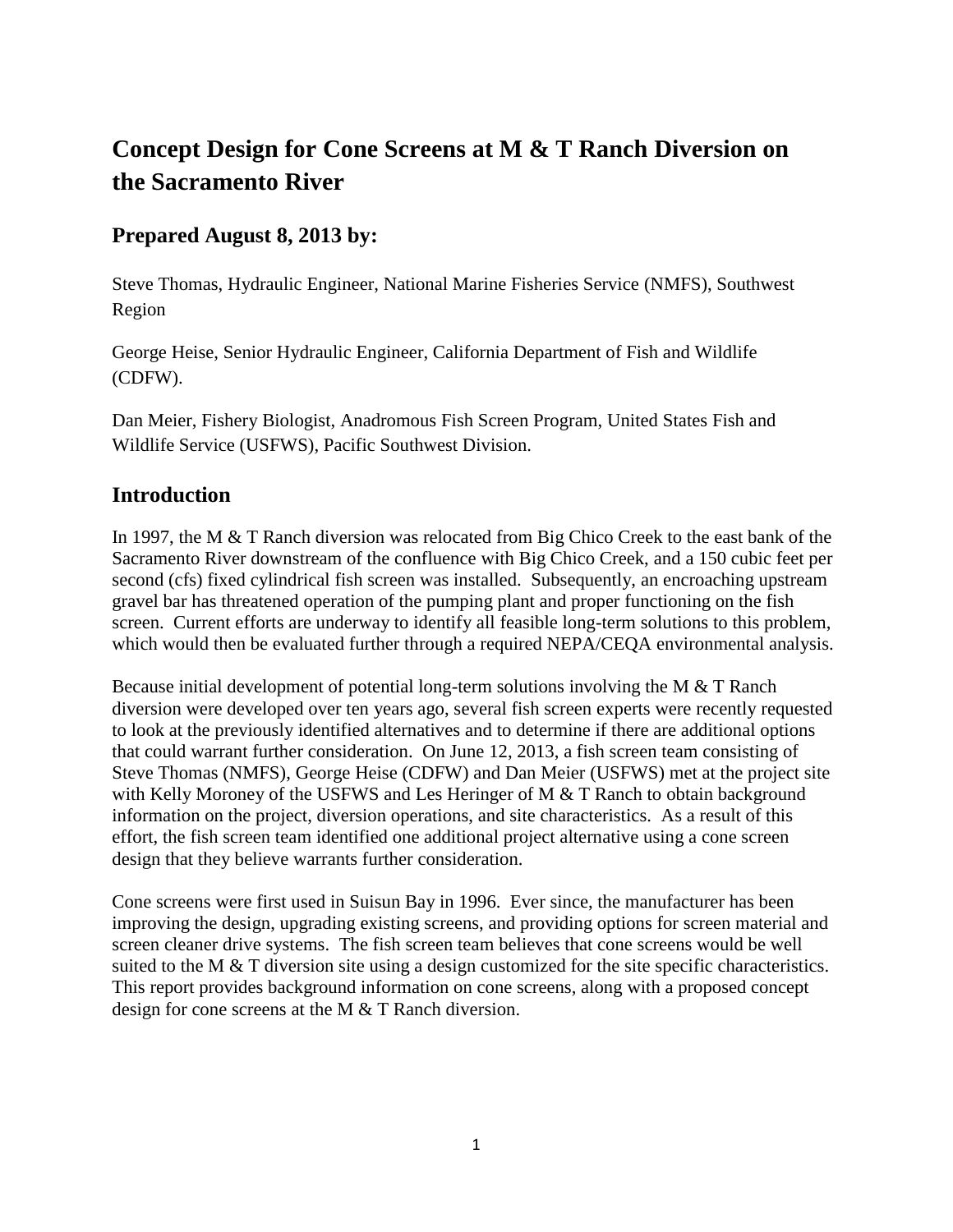#### **Background on Cone Screens**

Positive barrier screens provide a physical barrier that prevents fish from being entrained into a diversion and are widely used and accepted by fishery resource agencies. Cone screens are positive barrier screens with a conical shape that typically are mounted on or near the channel bottom (Figure 1). The diversion pipe passes out the base of the cone screen and is plumbed to a pump or passed through a headwall. The most common screen materials for cone screens are stainless steel in the form of a perforated plate or wedge-wire. Screen bases are typically five to fourteen feet in diameter to accommodate up to 50 cfs for each cone screen. The screens are adaptable to a concrete or steel base structure and can be used singly or in groupings.

Screens are typically cleaned with external wiper brushes. Use of external brushes has proven to be an effective cleaning system for cone screens that prevents bio-fouling and debris plugging and minimizes head loss. The brushes rotate in both directions using an automated cleaning cycle. Cone screens perform well in high silt environments, with the brush arms preventing silt build-up at the screen base. Available information on cone screens indicates that debris problems have been generally minimal. If needed, debris deflectors can be installed at locations where the screens may be damaged by floating or submerged debris.

Cone screens work well in shallow water applications because the conical shape provides a large submerged screen area even with shallow water depths. The cone design is hydraulically efficient and provides a relatively large screen area for a relatively small footprint.

Although cone screens were originally designed for use in backwater or slough areas, they have also been used in flowing water applications. Ten cone screens were installed at the Tehama-Colusa Canal Authority diversion in Red Bluff for four years. Some of the screen units were located in a high velocity environment. Those screens held up well to the wear and tear of a harsh environment but they did not meet current standards for approach and sweeping velocities. A modified internal baffling system was recently developed for cone screens to improve uniformity of fish screen approach velocities used in a riverine environment (Hanna, June 2011).

Cone screens have been used in California with increasing frequency in recent years. Applications have included tidal areas within the Sacramento-San Joaquin Delta (e.g. Grizzly Island, Empire Tract and Quimby Island) and backwater areas or impoundments (e.g., Williams Ranch, Napa Ranch and Greco Ranch), and within rivers (e.g., Lake California and Red Bluff Interim Pumping Plant on the Sacramento River, and NSJWCD and CALFED pumps on the Mokelumne River). Several cone screen installations are proposed in 2013 (i.e., 40 and 70 cfs FWD screens on the Feather River, 22 cfs CICC Compton screen on the Sacramento River, and 80 cfs SSID #1 screens on Auburn Ravine).

The design criteria for fish screens include values for approach velocities (water velocities perpendicular to the screen face) and sweeping velocities (water velocities parallel to the screen face). Cone screens often do not meet sweeping velocity criteria for intakes with capacities greater than 40 cfs. Regulatory agencies evaluate the acceptability of sweeping flow and approach velocities for cone screens on a case by case basis based on site specific characteristics. Although cone screens were not designed to be used in riverine environments, the modified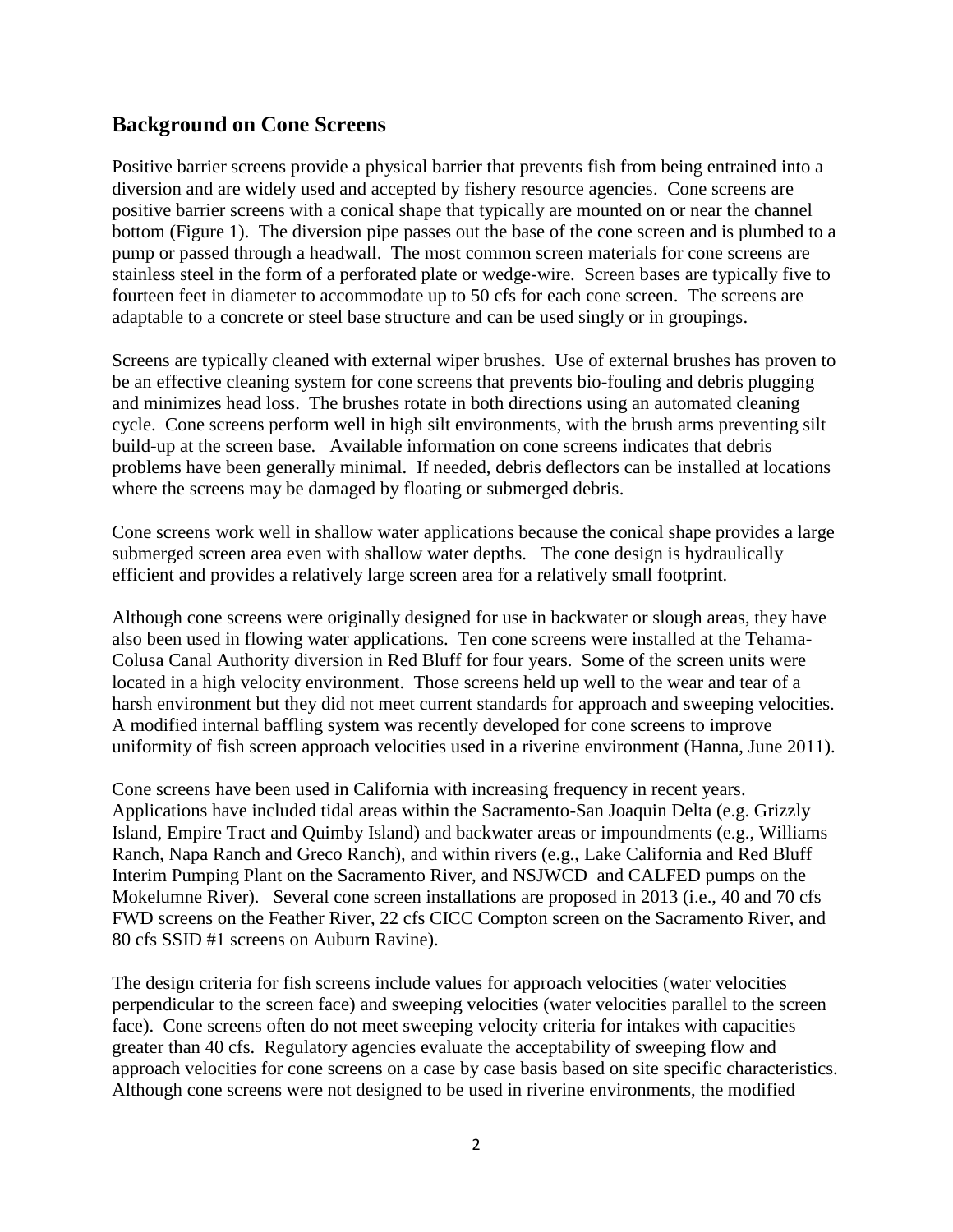internal baffle system improves the distribution of flow through all screen area and creates acceptable sweeping flow patterns around cone screen units. Based on that research and the proven history of cone screens to operate well in areas where sedimentation has been a challenge for other screening alternatives, fish screen experts from the resource agencies who are responsible for reviewing proposed screening alternatives developed the concept described below.



**Figure 1. Installation of a cone screen and its base at Lake California diversion on the Sacramento River. (Photos courtesy of CDFW)**

# **M & T Ranch Cone Screen Concept Design**

The existing four cylindrical Tee screens would be replaced with four, twelve-foot-diameter cone screens. Each cone screen has a capacity of 43.2 cfs; four screen units will have a capacity of 172.8 cfs, sufficient for the needs of the M & T Ranch pumping plant. Cone screens are shorter than the existing cylindrical screens so the bottoms of the screens can be higher in the water column than the bottoms of the existing cylindrical screens while maintaining screen submergence. The cone screens would sit on a platform approximately three feet higher than the river bottom. This will reduce the chances of the screens being buried in river sediment. A conceptual drawing is shown in Figure 2.

The screen units would be attached to the existing flanges to which the cylindrical screens are attached with risers to raise the invert elevation of the screen units. The screen platform would be supported on new steel piles. (Figures 3 and 4). A sheet pile perimeter wall will protect the screens from scour and debris accumulation under the screen units. The sheet pile wall will also redirect flows at the river bed elevation causing river flows to accelerate around the structure and keep gravels moving downstream. Gravel and fine sediment may accumulate in the area immediately downstream of the structure, depending on the layout of the sheet pile cutoff wall. The area inside the sheet pile wall and around the screen support structure will be filled with riprap and gravel, and may be capped with grout.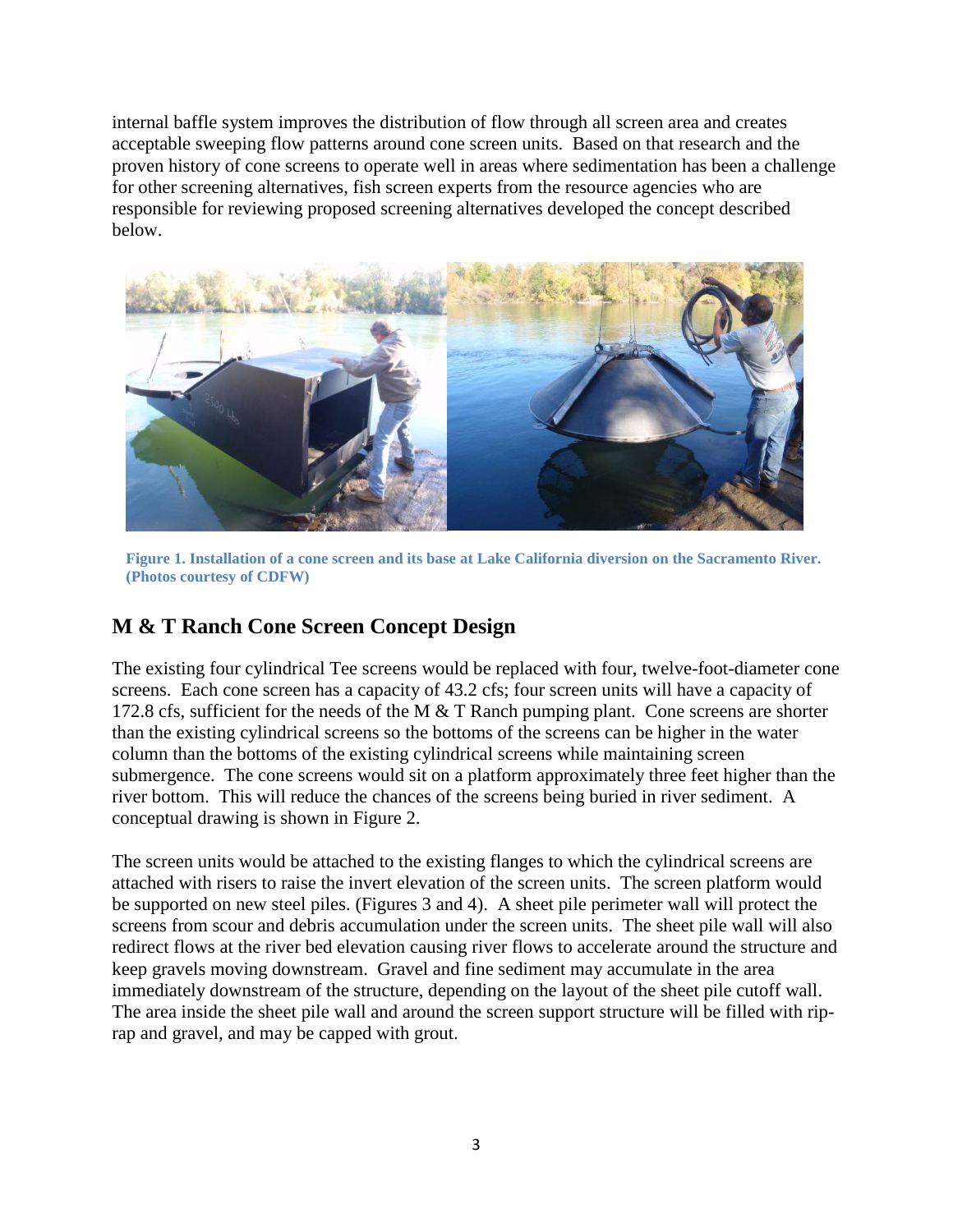The existing air burst cleaning system would not be needed with the cone screen alternative. The cone screens could use hydraulically-driven brushes to clean the outer screen surfaces. The cleaning systems may be controlled with an adjustable timer and manually. Controls for the cleaning system would be installed within the secured area at the existing M & T Ranch pumping plant, or in a secured structure on the river side of the levee above the 100 year flood elevation. Hydraulic pumps for driving the cleaning system would also be located at the pumping plant. Alternatively, the cleaning system could be driven by a solar electric system.

The cone screen units would use the modified internal baffle system developed for riverine environments. The modified baffle system consists of vertical partitions that divide the internal space into four chambers, and an internal, perforated cylinder that regulates flows through each chamber and thus each quadrant of screen area. The perforations in the flow regulation cylinder will need to be customized for each screen unit based on ambient water velocities in that area of the river.

Debris deflectors may be added if desired. Deflectors similar to what exists now, and a floating log boom, a commonly used debris deflector concept used on the largest fish screens, are shown in Figure 5. The existing deflectors are designed to prevent large trees from striking or crushing the cylinder screens. They add to the complexity of the structure which could allow small and moderate sizes of debris to accumulation around the screen and may reduce water velocities around the screens. The reduced water velocities could encourage sediment deposition near the screens, although that has not been a problem thus far. Annual removal of debris caught in the deflector barrier similar to current O&M requirements would remain in place.

A floating log boom would require driving three or four large steel piles in the river. The floating log boom would be designed to guide debris away from the intake structure, but large debris could become entangled on the piles. Depending on the design, the boom could also divert flow away from the intake at lower flows, possibly leading to an eddy forming near the screens. The floating log boom would have the added benefit of preventing boaters from dropping anchor on the screens. If no deflector is used, the screens could be vulnerable to damage from debris and boaters. At a minimum, seasonally installed buoys should be deployed to direct boaters away from the site to lessen the likelihood that boaters will strike the screens.

Operations and maintenance of the cone screens would be similar to that needed for the existing cylindrical screens. The existing pneumatic cleaning system would be removed, thus there would be no O&M associated with that system. The hydraulically powered (with non-toxic food grade hydraulic fluid) cleaning system would require maintenance of the hydraulic motors contained within each screen unit, the hydraulic pumps and hoses, and the electronic systems. The nylon brush bristles would also need to be replaced periodically, likely every 5 to 10 years. Each screen unit could be removed relatively easily for maintenance and repairs as needed. The manufacturer can provide more detailed information on O&M requirements for these screens.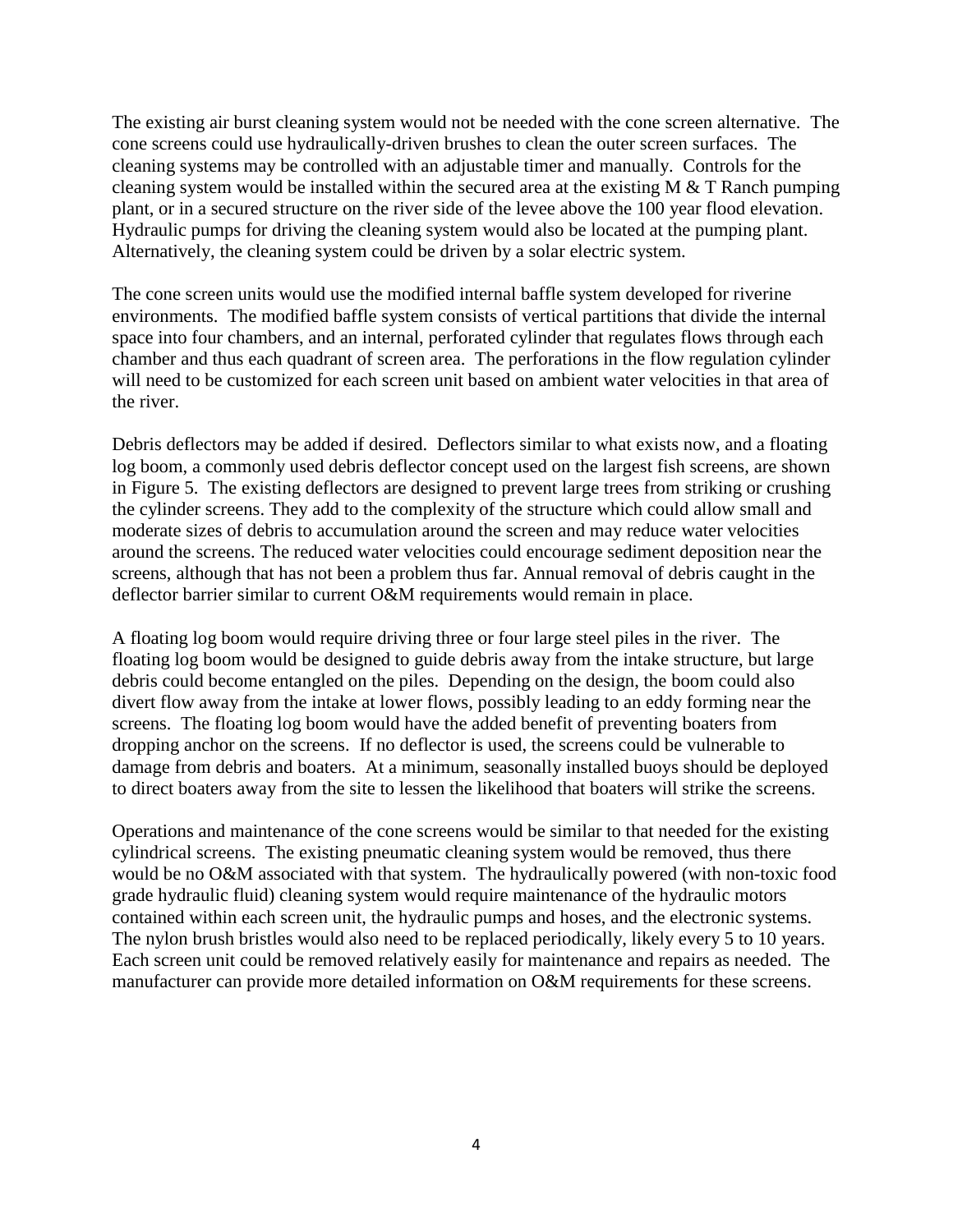

**Figure 2. Isometric view of the cone screen design concept. (Drawing is not to scale.)**



**Figure 3. Section view of a cone screen alternative showing diversion pipes, steel support piles for cone screens, an optional log boom, and other elements of a possible cone screen design. The sketch shows the low summer water surface elevation just higher than the tops of the cone screens. (Drawing is not to scale.)**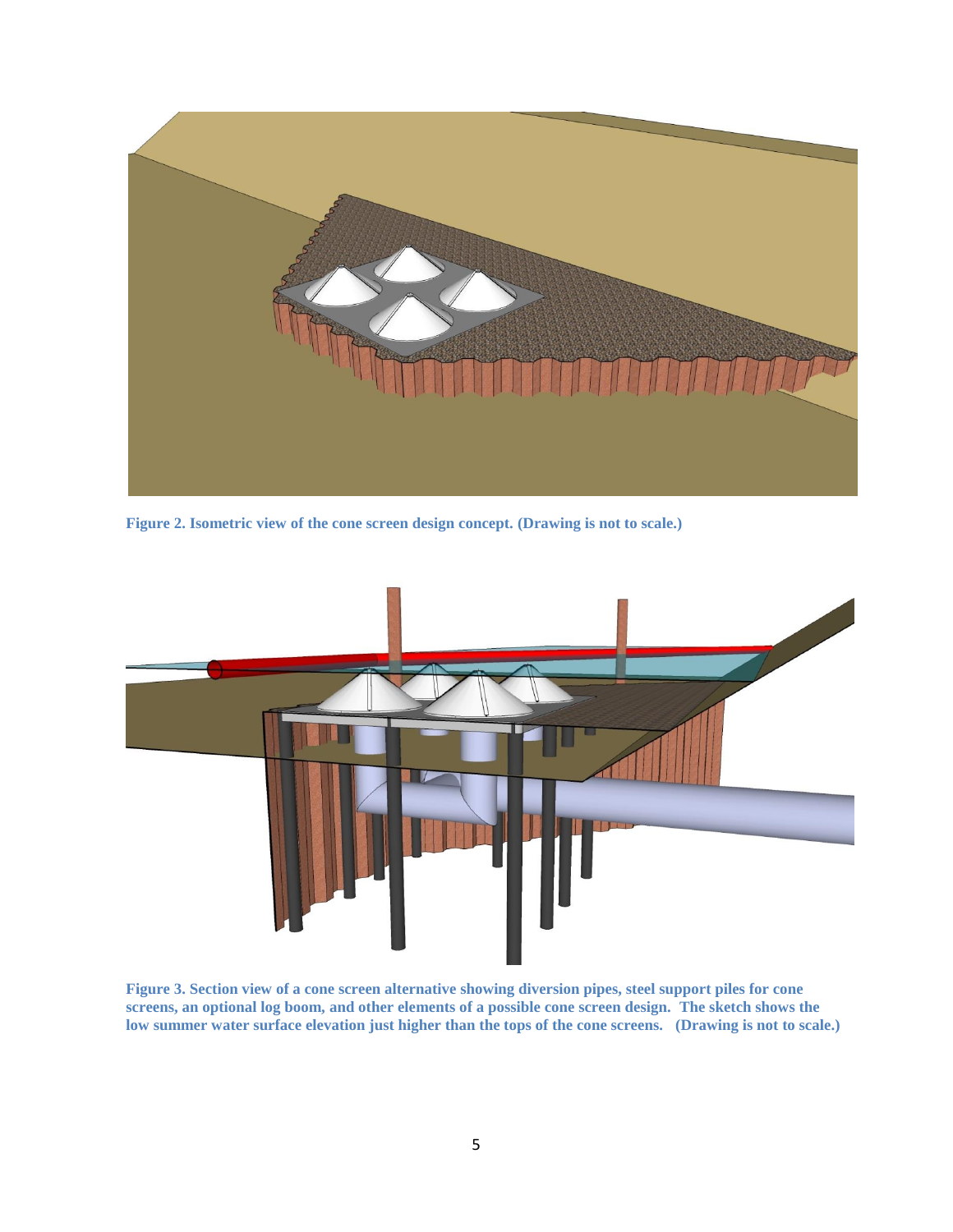

**Figure 4. A section view of a possible cone screen retrofit concept. The screen units are shown resting on a platform supported by steel piles. The elevation of the platform is set to allow the screens to be submerged at low river flows. A floating log boom (red) and its support piles are also shown. The sheet pile coffer dam would be cut to the elevation of the screen support platform, as shown. (Drawing is not to scale.)**



**Figure 5. Alternatives for debris deflectors that may be considered for the cone screen design concept. The left drawing shows deflectors similar to those that exist currently. The right drawing shows a floating log boom. (Drawings are not to scale.)**